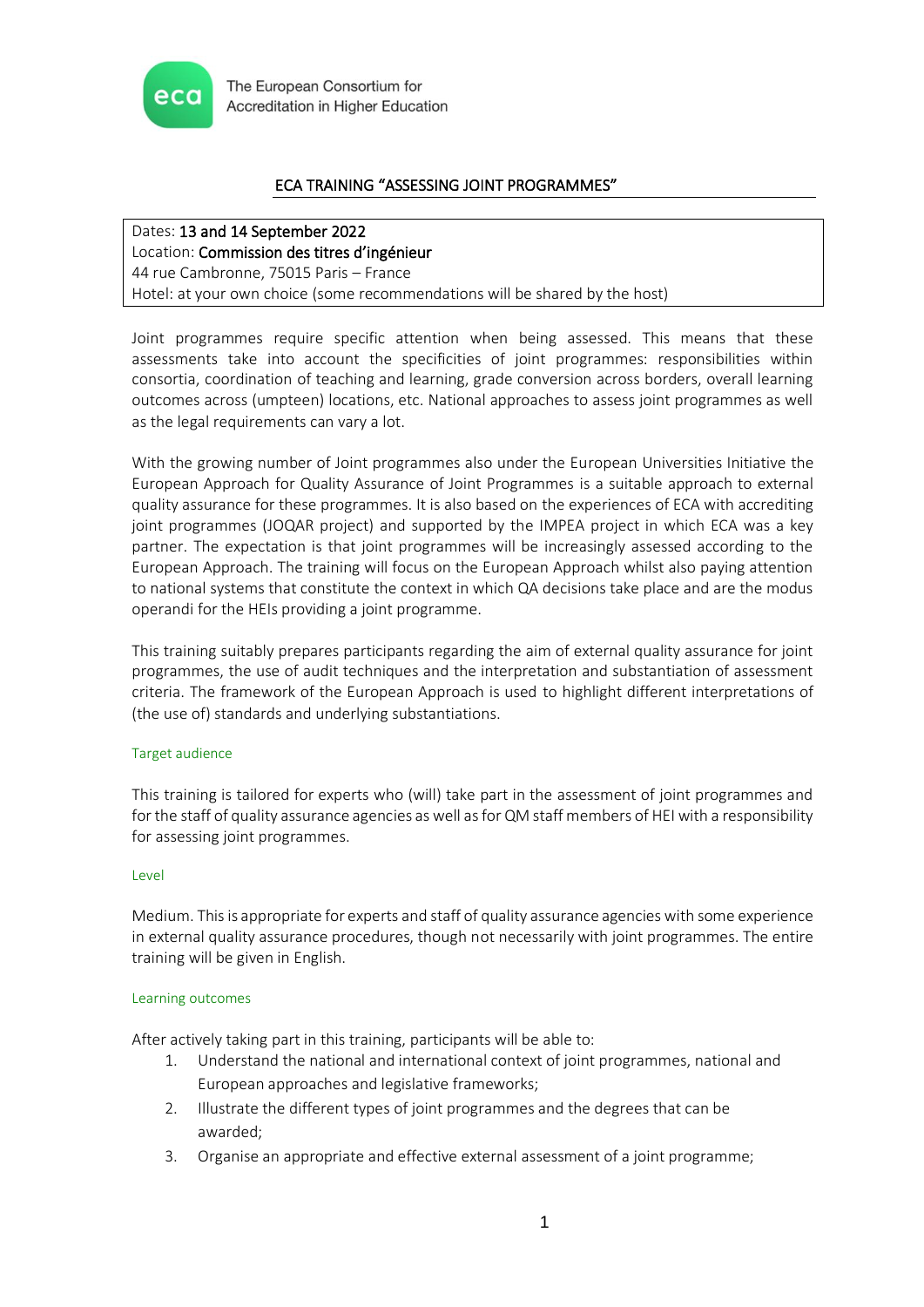

- 4. Ask relevant and appropriate questions to interviewees during the site visit;
- 5. Make substantiated assessments according to the criteria of the European Approach.

## Preliminary schedule:

- 13 September (13:00 pm) 14 September (15:00 pm) 2022
- 1. Introductions, needs and objectives
- 2. What are joint programmes?
- 3. How are joint programmes assessed?
- 4. How to organise an assessment of a joint programme?
- 5. Standards in the European Approach
- 6. The procedure according to the European Approach
- 7. The self-evaluation report: what do you need to know? Asking the right questions
- 8. The site visit simulation of a Joint Programme Assessment
- 9. Assessing and reporting
- 10. Conclusions, feedback and award of certificates

#### Facilitators

- Ronny Heintze, M.A., Deputy Director for International Development, AQAS
- Eva Fernandez de Labastida, Ph.D., Internationalisation and projects manager, Unibasq

The facilitators have broad experience with assessing joint programmes on both the national and European level.

## Completion of training

All participants who have completed the training will receive an ECA training certificate testifying that they have participated in the training.

## Training fee

Participation in this training costs 450 euro. The fee for ECA members (i.e. staff from QA agencies that are member of ECA) is 350 euro. The training fee covers the costs of the training and venue, dinner on 13 Setember and light lunches on 13 and 14 September. The fee does not cover any travel costs or accommodation. Hotel recommendations in different price ranges can be provided. Participants will be required to arrange their own transport to and from the venue. After confirmation of participation ECA will send an invoice. The fee needs to be paid prior to participation.

#### Register now for this training

Your registration for this training is possible through writing an e-mail with your name and organisation t[o secretariat@ecahe.eu.](mailto:secretariat@ecahe.eu)